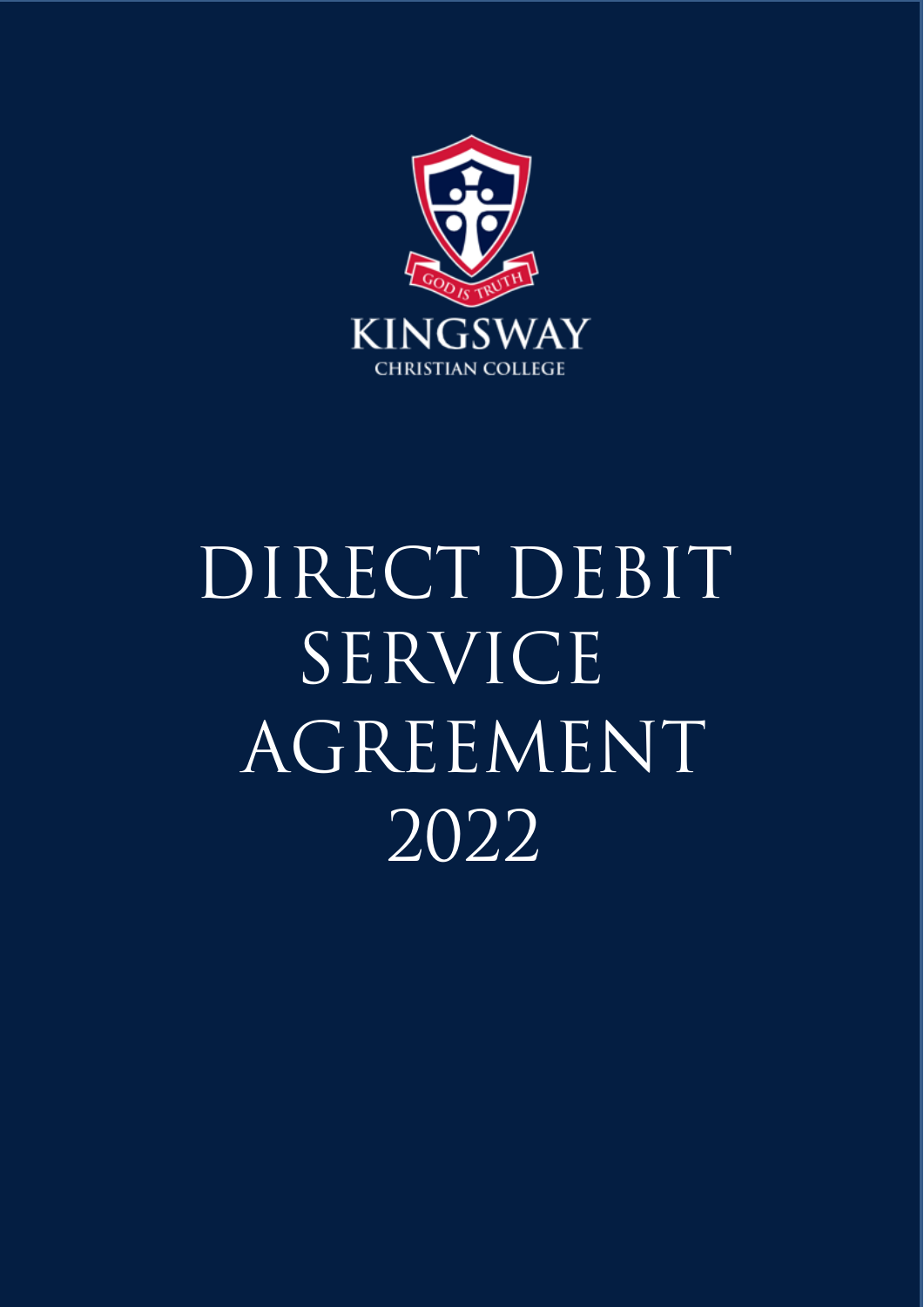#### **FEE PAYMENT AGREEMENT**

Families who are unable to pay their fees in full by the end of the first week of each new term are required to pay via Direct Debit through a cheque account, savings account or by credit card.

# **HOW DOES A DIRECT DEBIT WORK?**

Families paying via Direct Debit can pay weekly, fortnightly, monthly, termly or annually. The College calculates your fees for the whole school year and divides this figure by the appropriate number of payments. This amount is then automatically deducted from your cheque or savings account.

Monthly Direct Debits are deducted on the 28<sup>th</sup> of each month unless the 28<sup>th</sup> falls on a non-business day in which case the payment will be deducted on the next business day. Other Direct Debits are always processed on a Thursday throughout the year including school holidays. If the Thursday is a public holiday, the Direct Debit will be made on the next business day.

# **DEFINITIONS**

- $\triangleright$  Account means the account held at your financial institution from which we are authorised to arrange for funds to be debited.
- Agreement means this Direct Debit Request Service Agreement between you and us.
- Banking day means a day other than a Saturday or a Sunday or a public holiday listed throughout Australia.
- Debit day means the day that payment by you to us is due.
- $\triangleright$  Debit payment means a particular transaction where a debit is made.
- Direct Debit Request means the written, verbal or online request between us and you to debit funds from your account.
- Us or we means Kingsway Christian College User ID 618 493, ABN 77 286 372 776, you have authorised by requesting a Direct Debit Request.
- You means the customer who has authorised the Direct Debit Request.
- $\triangleright$  Your financial institution means the financial institution at which you hold the account is maintained you have authorised us to debit.

## **WHAT HAPPENS WHEN A DIRECT DEBIT IS DISHONOURED?**

If a Direct Debit has been dishonoured, you will be requested to cover the amount of the payment by either paying in cash, cheque or credit card directly to the Finance Department. Otherwise, this will result in an increase in the regular Direct Debit payment.

The College reserves the right to increase the amount of direct debit in the event of the following:

- > Increase in fees
- > Default in payment
- $\triangleright$  If the current direct debit arrangement is below the amount required to clear fees by year end. For further information about paying your school fees please contact our Finance Department staff.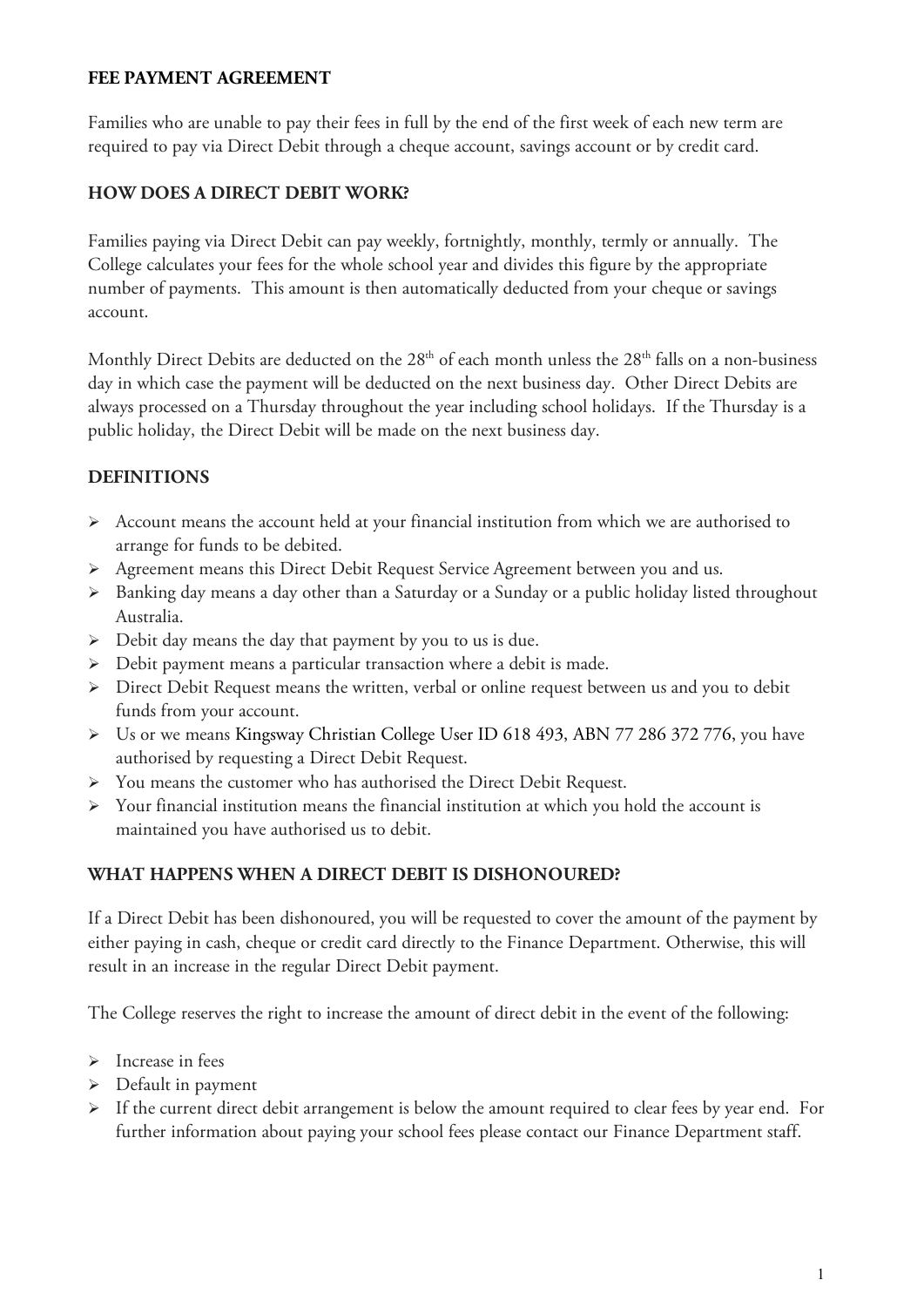## **DRAWINGS OVER THE CHRISTMAS PERIOD**

We will continue to process Direct Debits over the Christmas break unless you specifically request us in writing by 2<sup>nd</sup> December 2022 to stop your Direct Debit payment. If these drawings place your account in credit, this will be applied to the whole annual bill in the following year. Please note, we cannot apply these credits to a particular payment / instalment.

#### **Our commitment to you**

This document outlines our service commitment to you, in respect of the Direct Debit Request (DDR) arrangements made between and you. It sets out your rights, our commitment to you and your responsibilities to us together with where you should go for assistance.

#### **Initial terms of the arrangement**

In terms of the Direct Debit Request arrangements made between us and signed by you, we undertake to periodically debit your nominated account for the agreed amount for the payment of school fees.

## **DRAWING ARRANGEMENTS**

- $\triangleright$  The first drawing under this Direct Debit arrangement will occur on the commencement date as specified on the Direct Debit Request form.
- $\triangleright$  If any drawing falls due on a non-business day, it will be debited to your account on the next business day following the scheduled drawing date.
- $\triangleright$  In the event of an incorrect debit, we will inform you and make the necessary arrangements to adjust your account.
- $\triangleright$  If you wish to discuss any changes to the initial terms, you can contact the Finance Department by phoning (08) 9302 8777 or by speaking with a Finance Department Officer at the College office.

# **YOUR RIGHTS**

## **CHANGES TO THE ARRANGEMENT**

If you want to make changes to the drawing arrangements, please contact us two days in advance (during school term only), by letter or e-mail [\(schoolfees@kcc.wa.edu.au\)](mailto:schoolfees@kcc.wa.edu.au) addressed to the attention of the Finance Department. These changes may include:

- $\triangleright$  Deferring the drawing; or
- > Altering the schedule; or
- $\triangleright$  Stopping an individual debit; or
- $\triangleright$  Suspending the DDR; or
- $\triangleright$  Cancelling the DDR completely.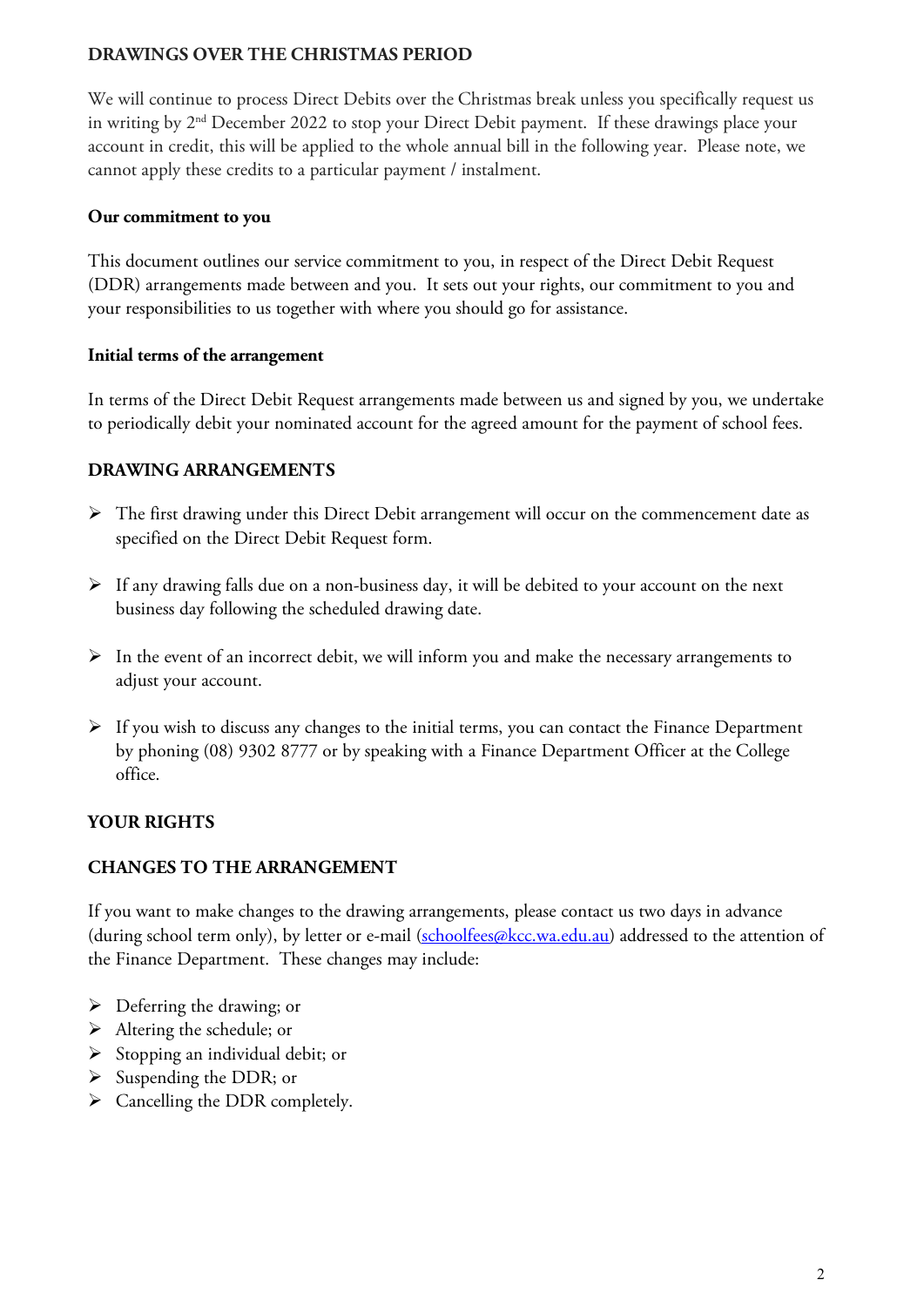#### **FEES AND CHARGES**

Kingsway Christian College does not charge transaction fees on your direct debit payments. However you will incur a dishonour fee as charged by your bank should the payment request be processed against insufficient funds.

# **ENQUIRIES**

Direct all enquiries to us, rather than to your financial institution. These should be made at least two working days prior to the next scheduled drawing date during school term. If you require any change to your payment agreement during school holidays, you will need to inform the Finance Department in writing  $(schoolfees@kcc.wa.edu.au)$  by the last week of the school term at the latest. All communication addressed to us should include your customer reference code.

All personal customer information held by us will be kept confidential except that information provided to our financial institution to initiate the drawing to your nominated account.

## **DISPUTES**

- $\triangleright$  If you believe that a drawing has been initiated incorrectly, we encourage you to take the matter up directly with us by contacting our Finance Department section during normal business hours.
- If you do not receive a satisfactory response from us to your dispute, contact your financial institution who will respond to you with an answer to your claim:
	- Within 7 business days (for claims lodged within 12 months of the disputed drawing) or
	- Within 30 business days (for claims lodged more than 12 months after the disputed drawing)
	- You will receive a refund of the drawing amount if we cannot substantiate the reason for the drawing.
- *Note: Your financial institution will ask you to contact us to resolve your disputed drawing prior to involving them.*

## **YOUR COMMITMENT TO US**

It is your responsibility to ensure that:

- $\triangleright$  your nominated account can accept direct debits (your financial institution can confirm this); and
- $\triangleright$  that on the drawing date there is sufficient cleared funds in the nominated account; and
- $\blacktriangleright$  that you advise us if the nominated account is transferred or closed.

#### **2022 PAYMENT SCHEDULE**

Direct Debit payments are processed weekly on a Thursday. Please refer to the payment schedule on page 5 should you need to make any change to your payment arrangement.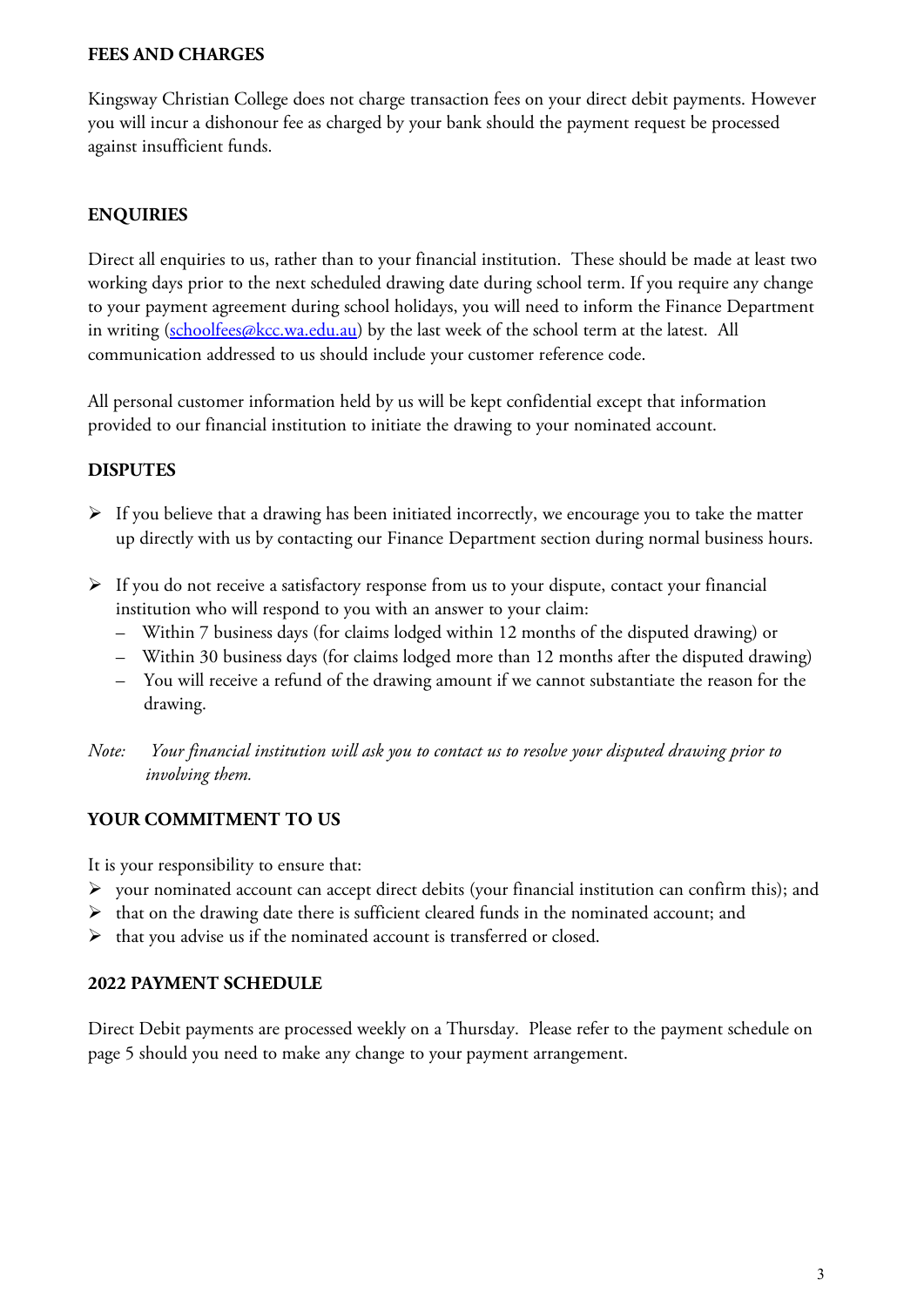# **DIRECT DEBIT REQUEST**

I/We request Kingsway Christian College User ID 618 493, ABN 77 286 372 776 to arrange a debit from my/our nominated account to pay for College Fees. This debit will be arranged through the Bulk Electronic Clearing System Framework (BECS) from your nominated account and will be subject to the terms and conditions of the Direct Debit Service Agreement.



#### **REQUEST AND AUTHORITY TO DEBIT**

| Surname                |          |
|------------------------|----------|
| Given Names            |          |
| <b>KCC Parent Code</b> |          |
| Address                |          |
|                        | Postcode |

#### **YOUR ACCOUNT TO BE DEBITED**

#### **ACCOUNT**

| Name/s on account             |  |  |  |  |  |  |  |  |
|-------------------------------|--|--|--|--|--|--|--|--|
| Financial Institution Name    |  |  |  |  |  |  |  |  |
| BSB number (must be 6 digits) |  |  |  |  |  |  |  |  |
| Account number                |  |  |  |  |  |  |  |  |

**OR**

#### **CREDIT CARD** (No surcharge fee, Mastercard and Visa only)

| Credit Card Number                |  |                                                                |  |  |                                                                                                                        |  |  |                                                                                                                                                                                                                                                                       |  |
|-----------------------------------|--|----------------------------------------------------------------|--|--|------------------------------------------------------------------------------------------------------------------------|--|--|-----------------------------------------------------------------------------------------------------------------------------------------------------------------------------------------------------------------------------------------------------------------------|--|
| <b>Expiry Date</b>                |  |                                                                |  |  |                                                                                                                        |  |  |                                                                                                                                                                                                                                                                       |  |
| Cardholder Name                   |  |                                                                |  |  |                                                                                                                        |  |  |                                                                                                                                                                                                                                                                       |  |
| <b>Financial Institution Name</b> |  |                                                                |  |  |                                                                                                                        |  |  |                                                                                                                                                                                                                                                                       |  |
|                                   |  | the frequency selected below:<br>Commencing [immediately / on] |  |  | Weekly [ ] Fortnightly [ ] Monthly [ ] Termly [ ]<br>(Please note that Direct Debits are only processed on a Thursday) |  |  | Any amount Kingsway Christian College has deemed payable by you in accordance with<br>I understand that I am required to pay the minimum payment amount in order to bring<br>my Kingsway Christian College account to a nil balance by the end of each calendar year. |  |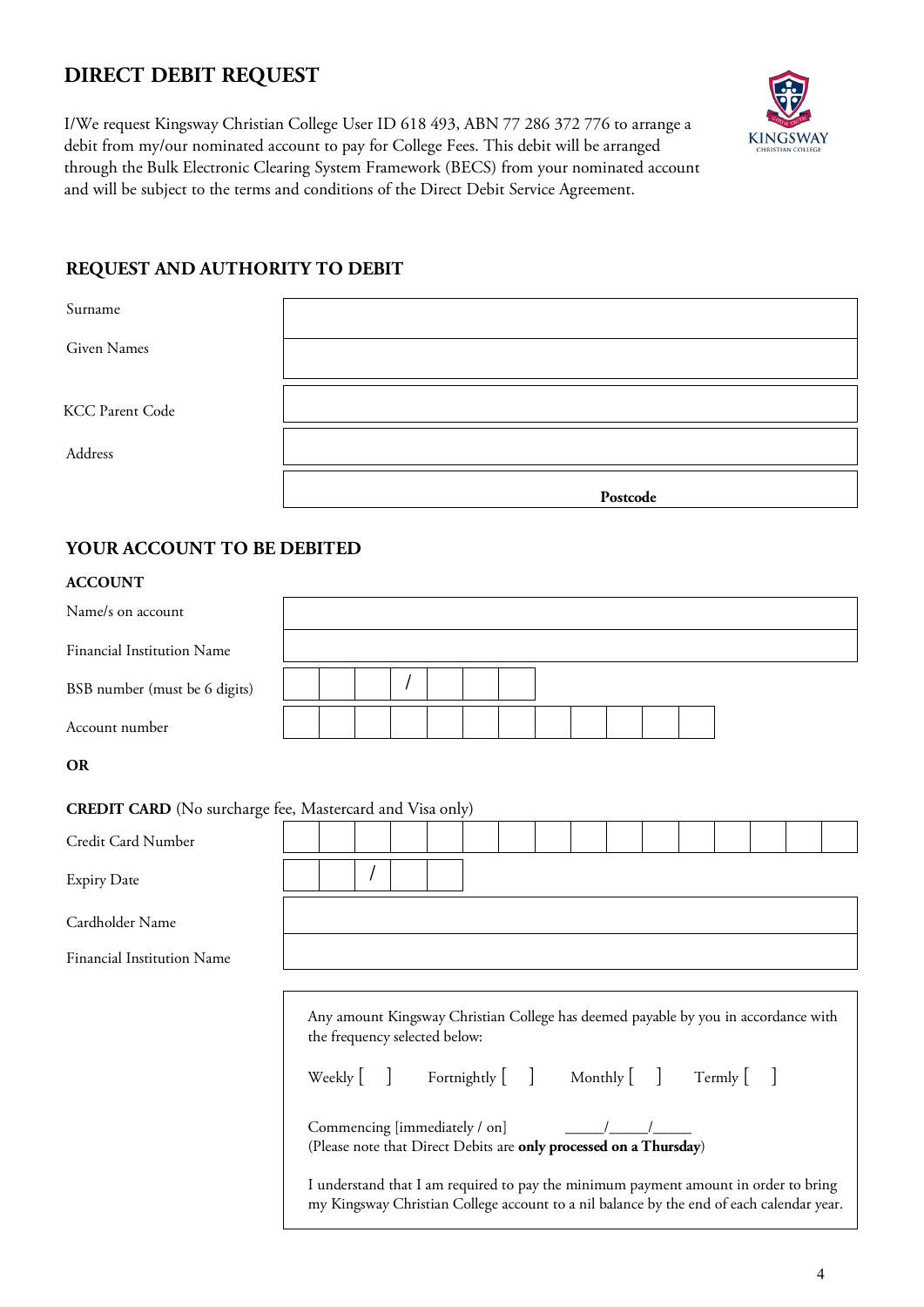| <b>CONFIRMATION</b>                          | By signing this Direct Debit Request and/or providing us with a valid instruction in<br>respect of your Direct Debit Request you confirm that you are authorised to operate the<br>nominated account and acknowledge that you have read, understand and agree to the<br>terms and conditions governing the debit arrangement between you and Kingsway<br>Christian College as set out in this Request and in your Direct Debit Service Agreement. |
|----------------------------------------------|---------------------------------------------------------------------------------------------------------------------------------------------------------------------------------------------------------------------------------------------------------------------------------------------------------------------------------------------------------------------------------------------------------------------------------------------------|
| <b>YOUR SIGNATURE</b>                        | Signed in accordance with the account authority on your account:                                                                                                                                                                                                                                                                                                                                                                                  |
|                                              |                                                                                                                                                                                                                                                                                                                                                                                                                                                   |
|                                              |                                                                                                                                                                                                                                                                                                                                                                                                                                                   |
|                                              |                                                                                                                                                                                                                                                                                                                                                                                                                                                   |
|                                              |                                                                                                                                                                                                                                                                                                                                                                                                                                                   |
|                                              | Date $_{--}/_{--}/_{--}$                                                                                                                                                                                                                                                                                                                                                                                                                          |
| <b>SECOND ACCOUNT</b><br><b>SIGNATORY IF</b> | Signed in accordance with the account authority on your account:                                                                                                                                                                                                                                                                                                                                                                                  |
| <b>REQUIRED</b>                              |                                                                                                                                                                                                                                                                                                                                                                                                                                                   |
|                                              |                                                                                                                                                                                                                                                                                                                                                                                                                                                   |
|                                              |                                                                                                                                                                                                                                                                                                                                                                                                                                                   |
|                                              |                                                                                                                                                                                                                                                                                                                                                                                                                                                   |
|                                              | Date: $\frac{1}{\sqrt{2}}$                                                                                                                                                                                                                                                                                                                                                                                                                        |